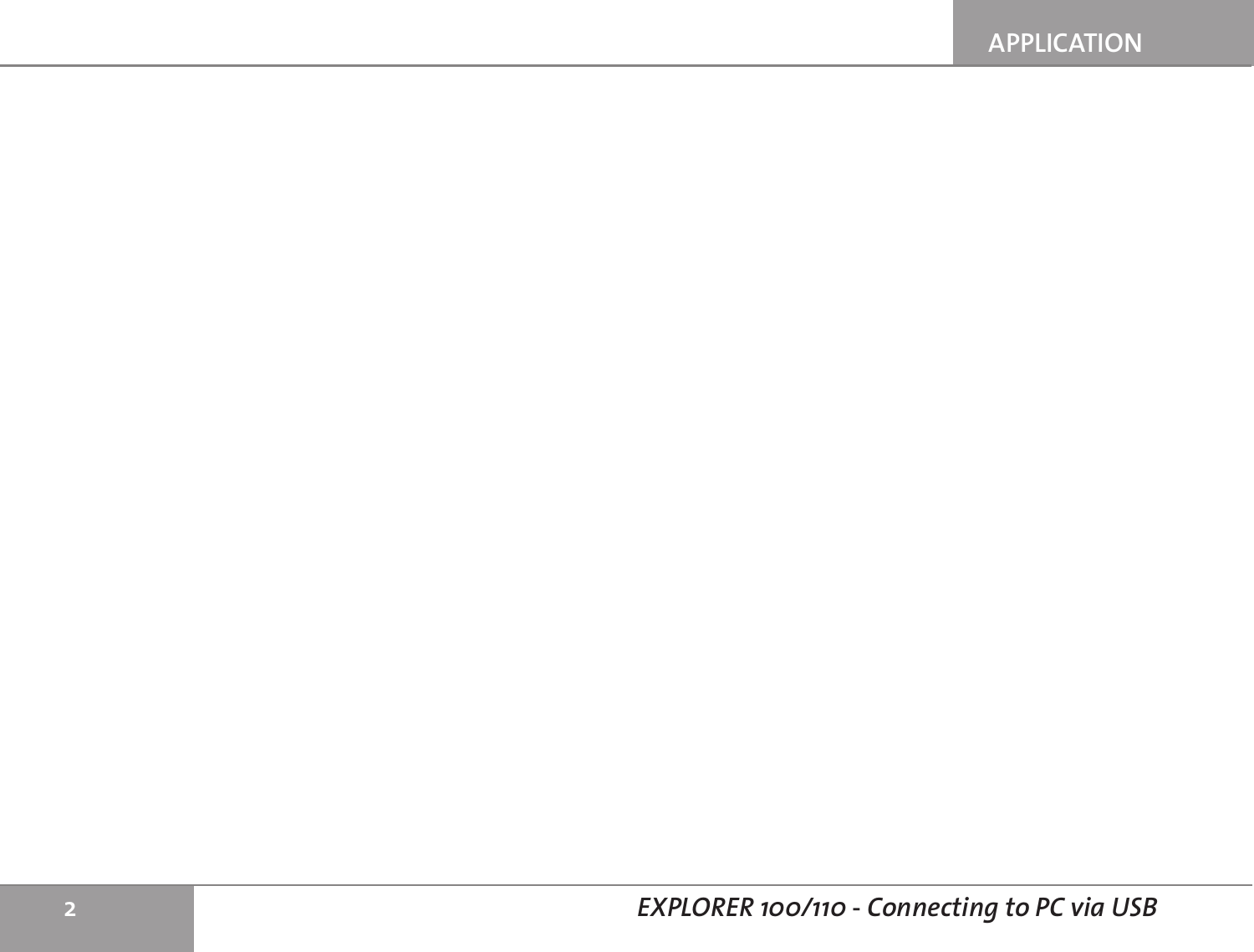EXPLORER 100/110 supports **Packet Switched** data, voice and SMS. Packet switched data can be set up using the LaunchPad PC program or setting up a DUN.

The **Packet Switched service** complies with the communication protocol defined by the Inmarsat BGAN system.

#### *Packet Switched data rates:*

- Standard IP bit rates up to 384/240 kbps on shared channels (384 downstream/240 upstream, VBR-Variable Bit Rate)
- Symmetric IP (forward/return: 32/64kbps, CBR-Constant Bit Rate)

*As default, a variable IP address is allocated in the network for your Terminal.*

*System Overview:*



*Typical IP services supported include:*

- E-mail and messaging (including GPRS/UMTS based SMS)
- Data file transfer
- Video Conferencing
- Internet access (including web browsing)
- Intranet access (VPN)
- IP telephony (including conferencing and messaging)
- IP Facsimile
- IP Multi-casting/broadcasting;
- Internet streaming (audio/video)
- Paging
- IP-Crypto
- VoIP



*EXPLORER 100/110 - Connecting to PC via USB*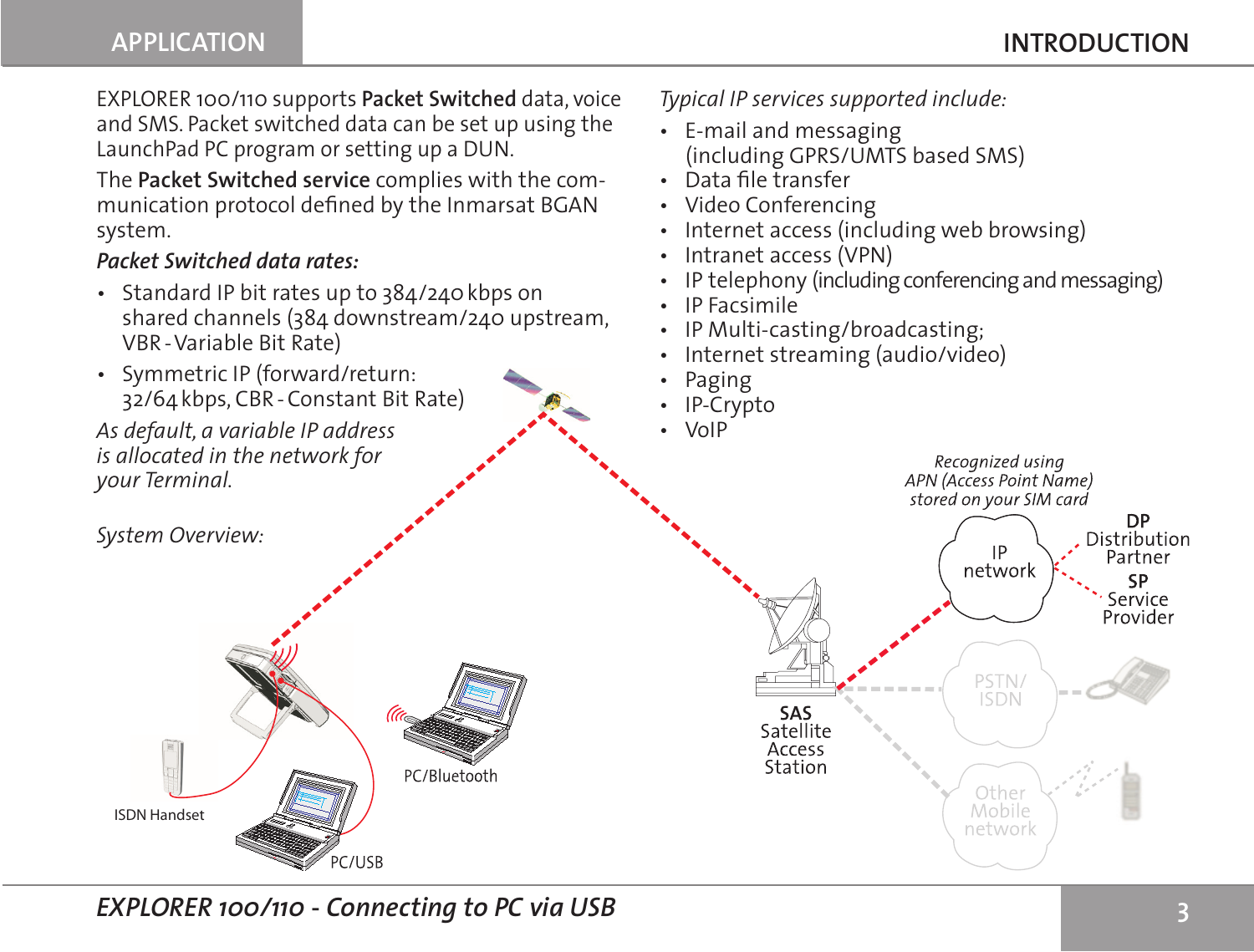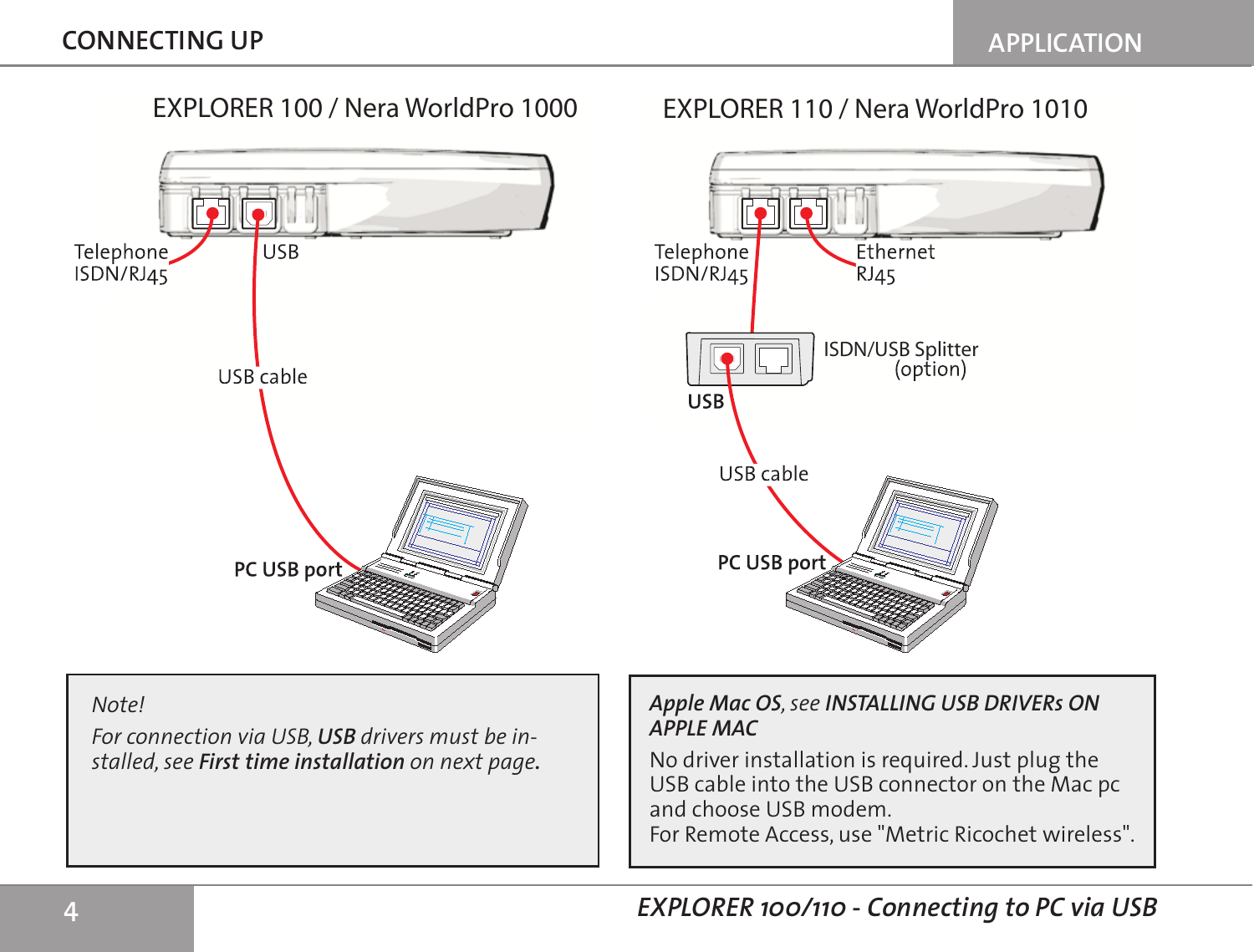## *First time installation*

*Note! Installing USB Drivers is only necessary to do once.*

*Make sure to use the same PC USB port the next time you connect to EXPLORER 100/110.*

*Procedure:*

*(Windows XP is used as an example)*

 *Ensure that the BGAN LaunchPad is closed.*

**1** Insert the CD enclosed with the terminal.

**2** Two USB drivers must be installed prior to connecting the PC to the Terminal.

The drivers are installed running the "Install EXPLOR-ER 100&110 suite" on the **CD**

**3** With the terminal ON, connect the USB cable between the Terminal Interface Unit and the PC USB port.

**4** Windows opens the **Welcome to the Found New Hardware Wizard***.* Check "No, not this time" and *click*  **Next.**

**5** The **Found New Hardware Wizard** help page opens. Check "Install the software automatically (Recommended)" and *click Next.*



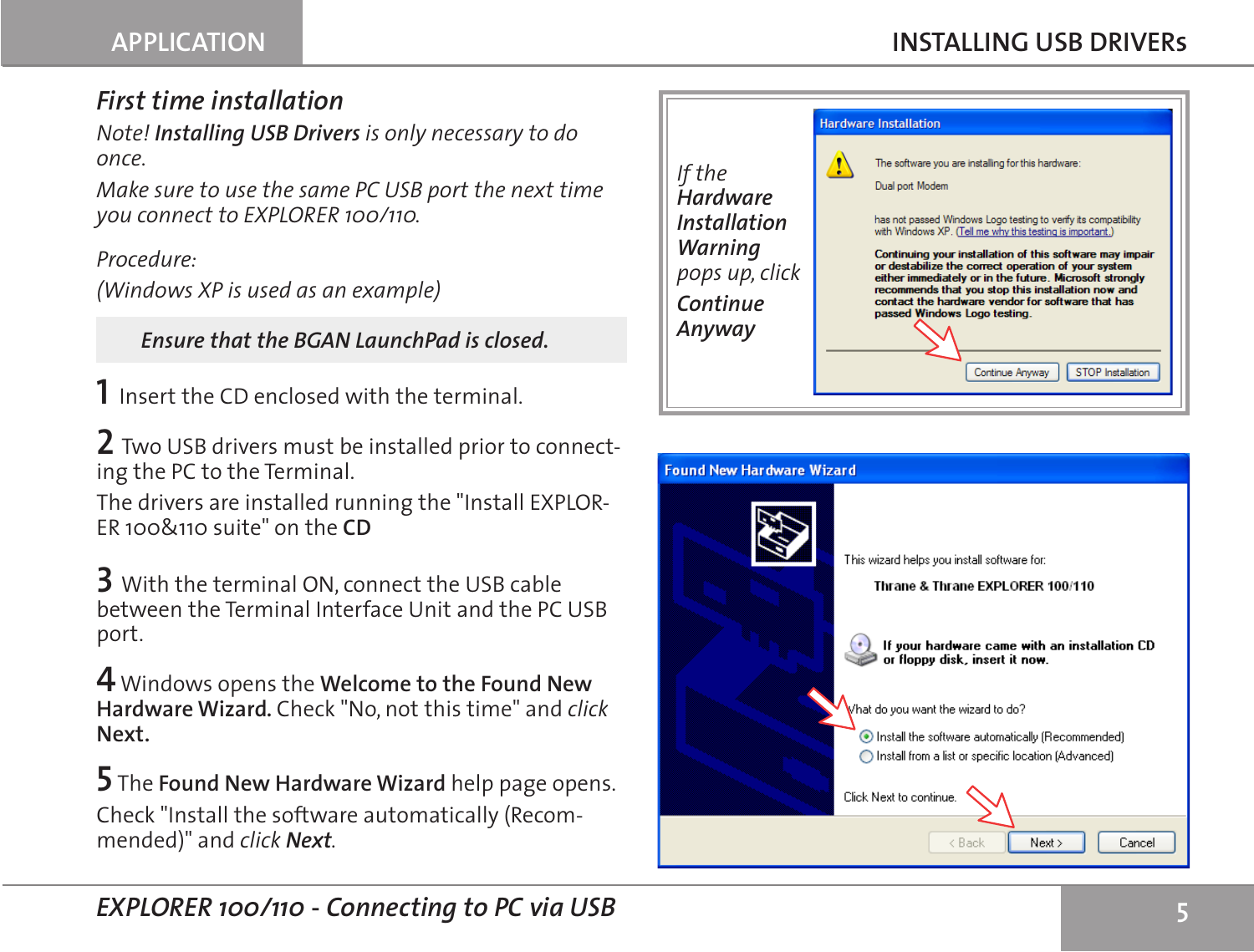**6** The **Found New Hardware Wizard** searches for and installs the **Multiport Modem Drivers**.



**7** *Click Finish* to complete the installation of the **Multiport Modem**. Continue with next step.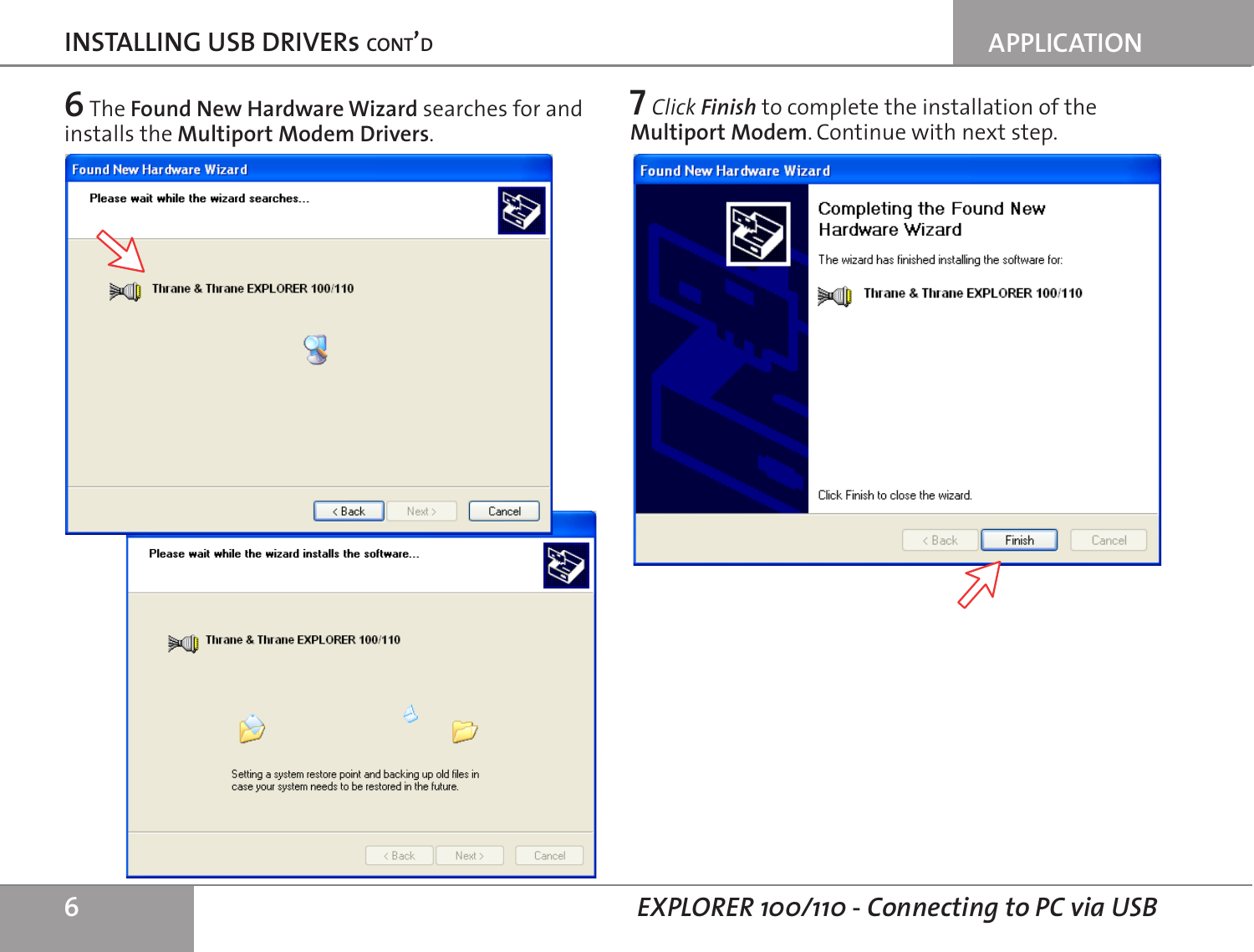### **8PORT 1:** The **Found New Hardware Wizard** reappeats prompting to install **Thrane&Thrane EXPLORER Port 1.**

Check "No, not this time" and *click* **Next.** *Click Next to transfer the driver to the PC.*



## **9** *Click Finish* to complete the installation of the **Thrane & Thrane EXPLORER port 1.**



*EXPLORER 100/110 - Connecting to PC via USB*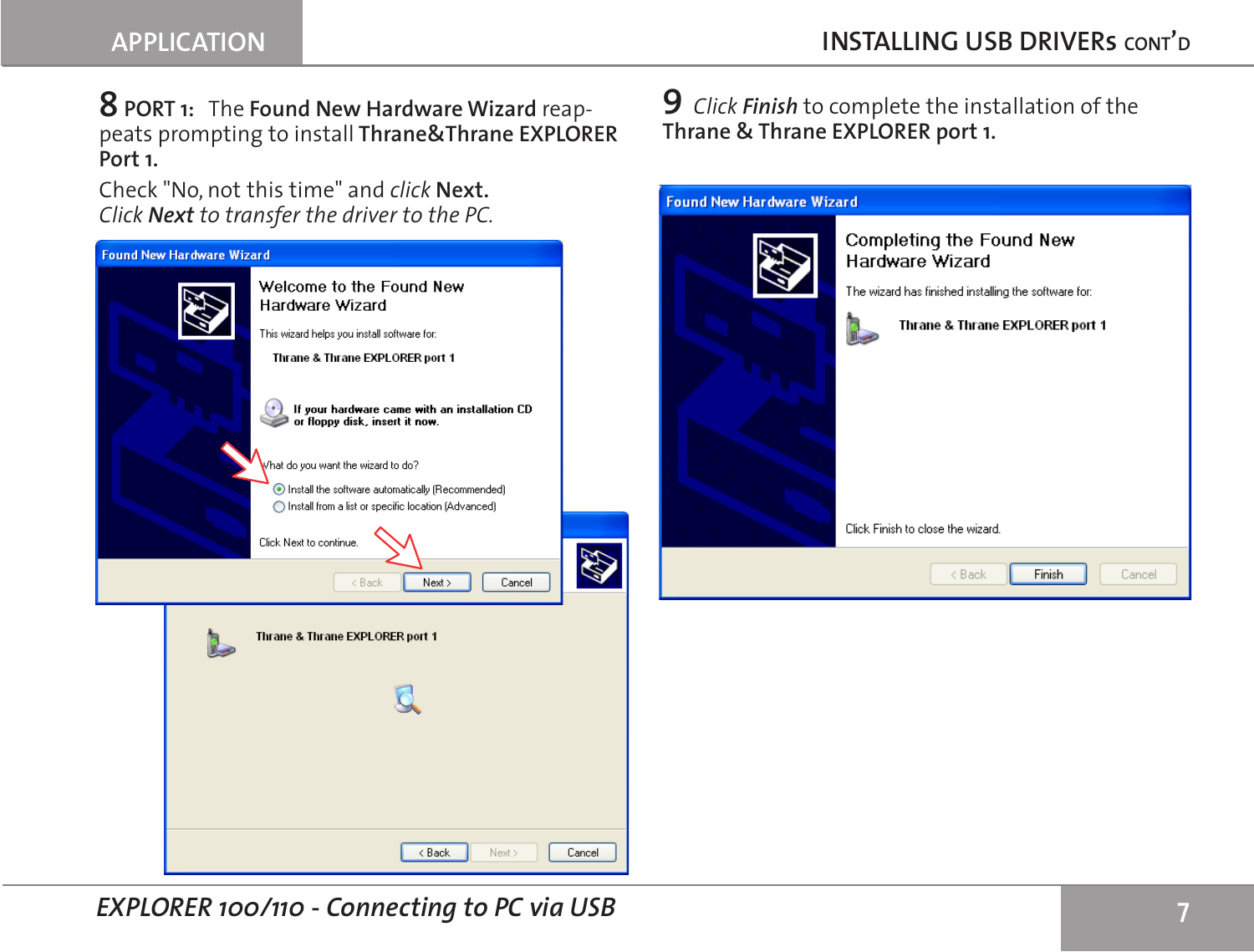**10PORT 2:** The **Found New Hardware Wizard** reappeats prompting to install **Thrane&Thrane EXPLORER Port 2.** 

Check "No, not this time" and *click* **Next.** *Click Next to transfer the driver to the PC.*



#### **11** *Click Finish* to complete the installation of the **Thrane & Thrane EXPLORER port 2.**

Completing the Found New

**Found New Hardware Wizard**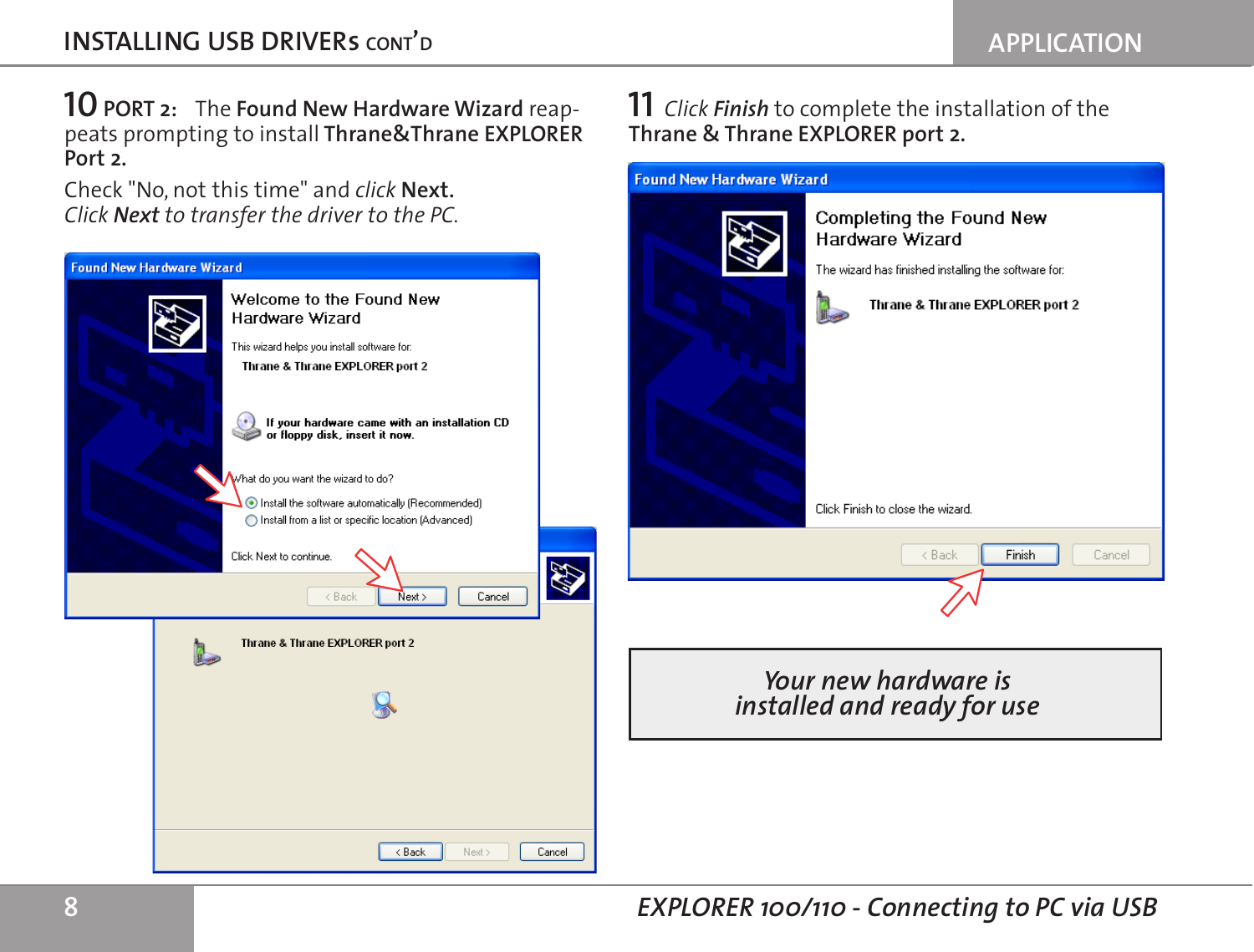## **12** To verify the installation of drivers:

Double-click **Phone and Modem Options** in the PC **Control panel**. Selecting the **Modems** tab shows the modems installed.

| <b>Phone and Modem Options</b>                      |  |
|-----------------------------------------------------|--|
| Modems<br><b>Dialing Rules</b><br>Advanced          |  |
| The following modems are installed:                 |  |
| Modem<br>Attached To                                |  |
| Conexant D480 MDC V.9x Modem<br>COM <sub>3</sub>    |  |
| COM4<br>Thrane & Thrane EXPLORER port 1             |  |
| COM <sub>5</sub><br>Thrane & Thrane EXPLORER port 2 |  |
|                                                     |  |
| Add<br>Remove<br>Properties                         |  |
| OK<br>Cancel<br>Apply                               |  |

## *Explanation*

- **Port 1** (control port) is used for BGAN LaunchPad or other applications like HyperTerminal or System Trace.
- **Port 2** (data port) is used for data connection setup via LaunchPad, or for Dial Up Network (DUN) connection.

*See the Application Guide Setting up a DUN.*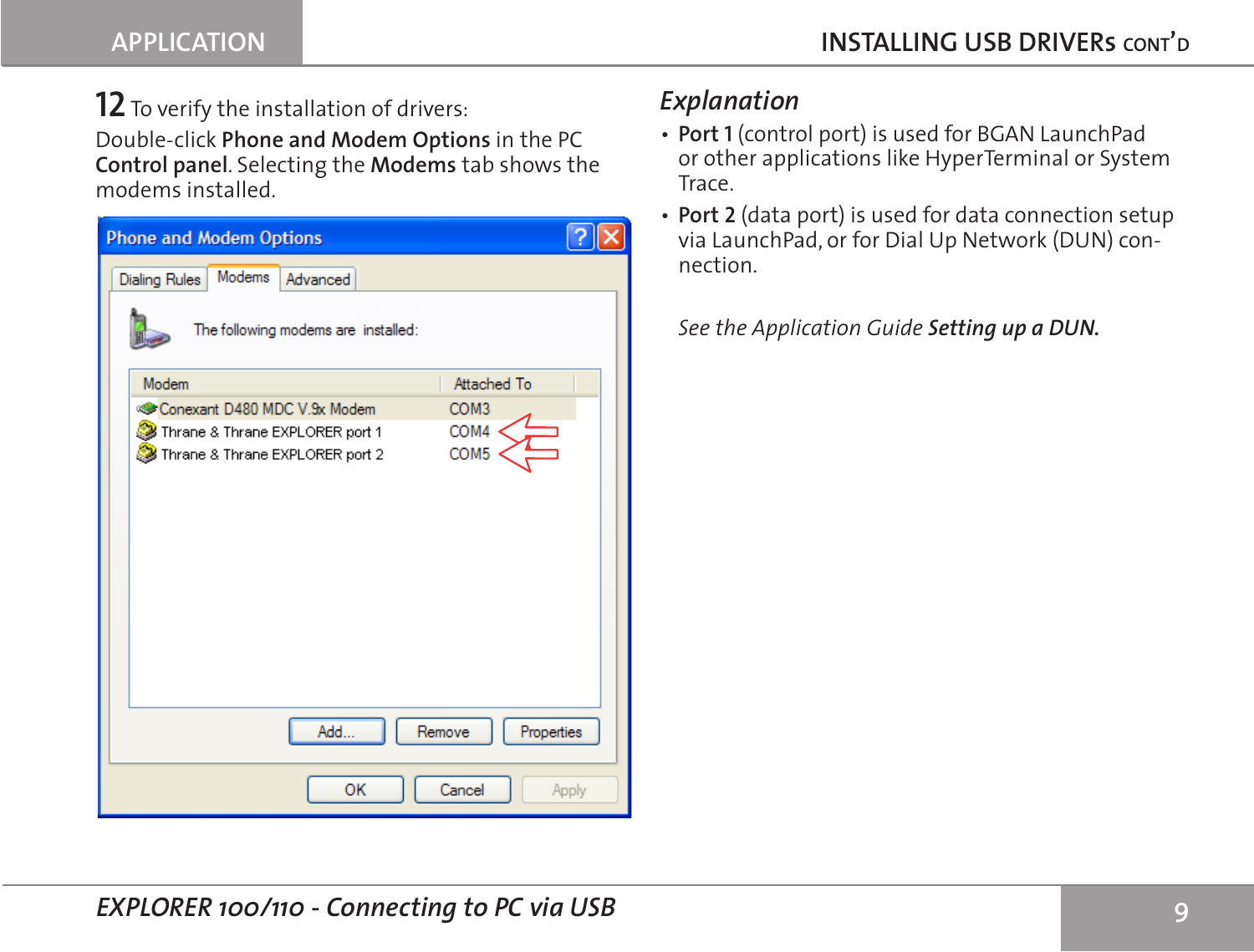## *BGAN LaunchPad connected via USB*

*Note! Version 3.6.0 or later has to be installed on your PC. BGAN LaunchPad is located on the User CD, and will be installed using the EXPLORER 100&110 Suite.*

#### *Procedure:*

**1** Connect your Terminal to the PC USB port.

**2** Start BGAN LaunchPad.

Select Icon on your PC or Select Start>All Programs>BGAN LaunchPad

# **3** Select Terminal type (e.g. EXPLORER 110)

| <b>Select BGAN terminal</b> |                          |                                                                                       |  |
|-----------------------------|--------------------------|---------------------------------------------------------------------------------------|--|
| Welcome to BGAN Launchpad.  |                          |                                                                                       |  |
|                             |                          |                                                                                       |  |
|                             |                          | Please select the BGAN terminal type and interface you wish to connect to and search: |  |
|                             | $\overline{\phantom{a}}$ | $\checkmark$                                                                          |  |
| Select Terminal             |                          | Select Interface<br>Search                                                            |  |
| Select Terminal             |                          |                                                                                       |  |
| EXPLORER 100                |                          | bected to a terminal select cancel.                                                   |  |
| <b>EXPLORER 110</b>         |                          |                                                                                       |  |
| <b>EXPLORER 300</b>         |                          |                                                                                       |  |
| EXPLORER 500                |                          |                                                                                       |  |
| EXPLORER 700                |                          |                                                                                       |  |
| Hughes 9201                 |                          |                                                                                       |  |
| Hughes 9250                 |                          | Connect manually<br>Cancel                                                            |  |
|                             |                          |                                                                                       |  |
|                             |                          |                                                                                       |  |

# **4** Select Interface (e.g. USB)

| <b>Select BGAN terminal</b>                                                           |  |
|---------------------------------------------------------------------------------------|--|
| Welcome to BGAN Launchpad.                                                            |  |
| Please select the BGAN terminal type and interface you wish to connect to and search: |  |
| $\checkmark$<br>$\checkmark$<br>EXPLORER 110<br><b>USB</b><br>Search                  |  |
| Ethernet<br><b>USB</b><br>To use BGAN LaunchPad without being connect Bluetooth       |  |
|                                                                                       |  |
| Connect manually<br>Help<br>Cancel                                                    |  |
|                                                                                       |  |

# **5** Select Search and BGAN LauchPad starts up.

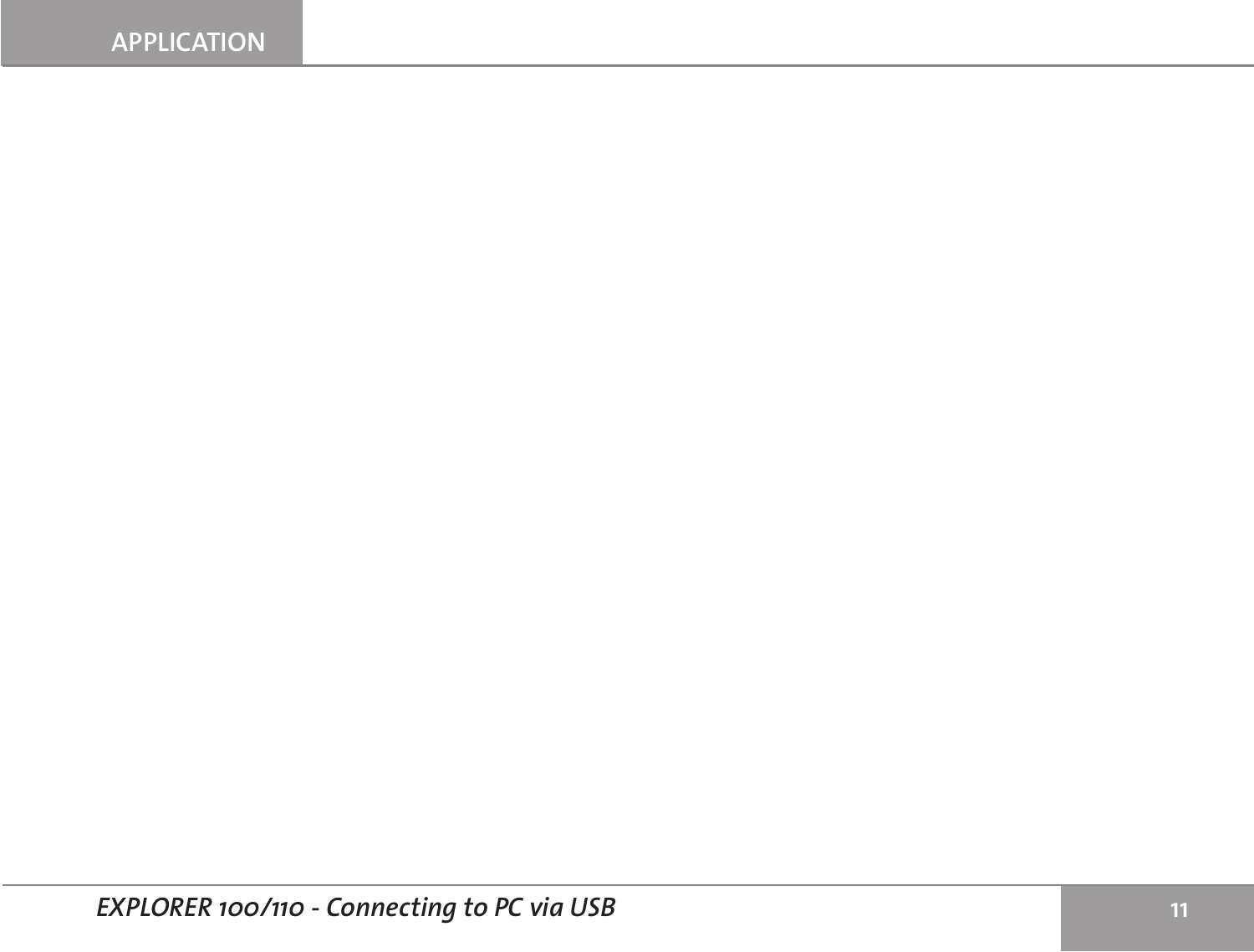**APPLICATION**

| Problems connecting to PC              | Probable cause             | <b>Action</b>                                                                                                                                                                                                                                                                                                                                                                    |
|----------------------------------------|----------------------------|----------------------------------------------------------------------------------------------------------------------------------------------------------------------------------------------------------------------------------------------------------------------------------------------------------------------------------------------------------------------------------|
| 1. No contact with modem<br>using USB: | Wrong setup of USB driver. | • Check cable connection.<br>• Disconnect USB cable, and reconnect<br>• On PC, open Phone and Modem options and check<br>whether USB Modem driver is connected to COM<br>port. If not:<br>1. Remove Modem in Phone and Modem options.<br>(Port 1 and Port 2)<br>2. Restart from page 4.                                                                                          |
|                                        |                            | <b>PC</b> cleanup:<br>A. Reinstall USB drivers:<br>Run the "EXPLORER 100&110 USB Driver Pack.exe"<br>located on the user CD.<br>Removes and reinstall EXPLORER drivers on your PC.                                                                                                                                                                                               |
|                                        |                            | <b>B. Remove Suite and/or USB drivers:</b><br>If the Installation Suite is installed, the Suite and USB<br>drivers can be removed from your PC. Use the<br>Control Panel> Add or Remove Programs<br>Remove options:<br>- EXPLORER 100&110 Suite V2_0<br>- EXPLORER 100&110 USB Driver Pack<br>- Nera WorldPro Suite (if installed)<br>- Nera WorldPro USB Drivers (if installed) |